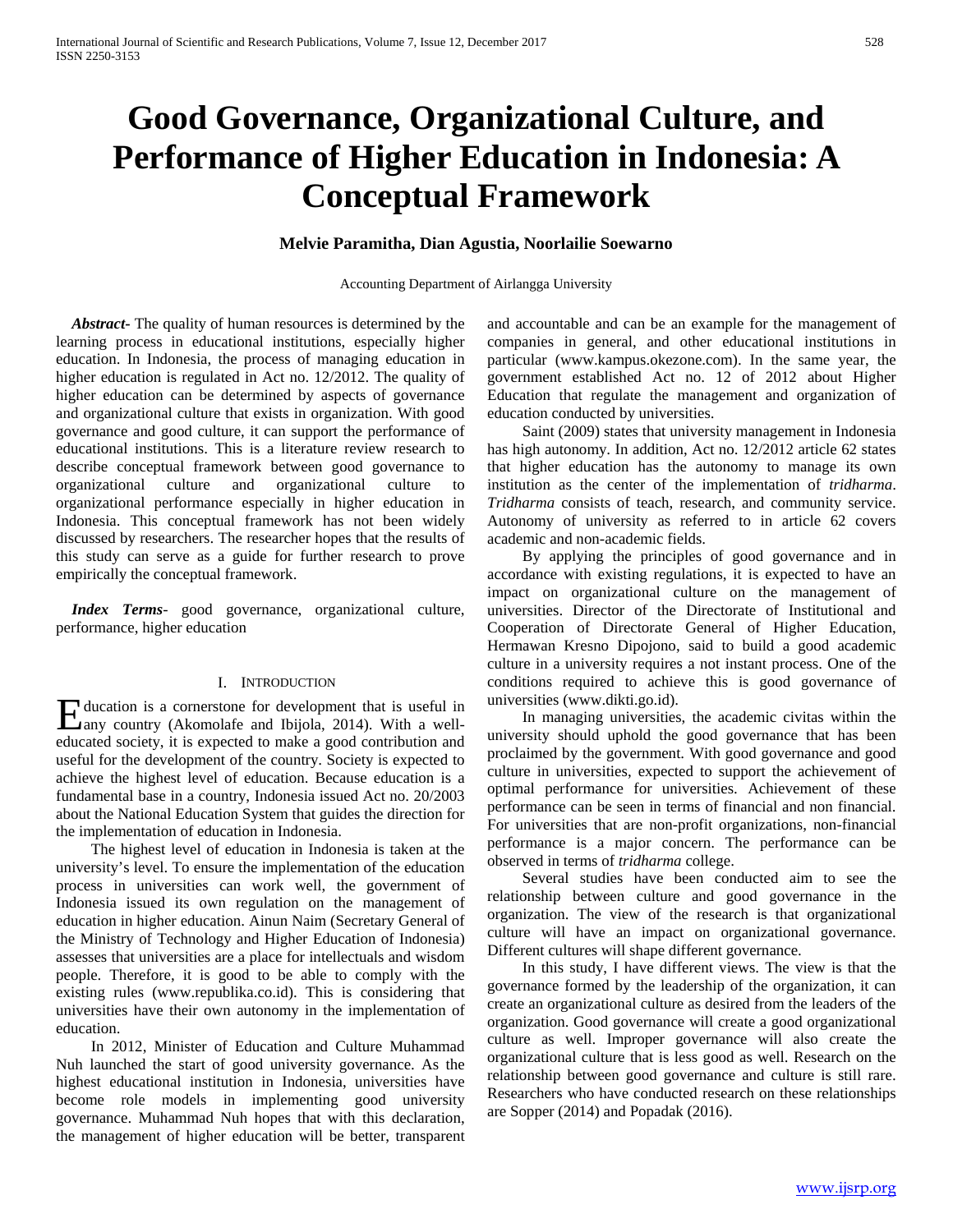This research is a literature review study related to good governance, organizational culture, and organizational performance. The purpose of this study is to describe the relationship between good governance to organizational culture and organizational culture to organizational performance. This research seeks to present a conceptual framework on the relationship between good governance, organizational culture, and organizational performance.

# II. LITERATURE REVIEW

# **Agency Theory**

 Agency theory is a contract between a person or more (called principal) who appoints another person (called agent) to perform services in accordance with the principal's interests, including the delegation of some decision-making authority to the agent. Agency theory basically governs the relationship between a group that gives work (principals) with the assignee (agent) to carry out the work.

 According to Jensen and Meckling (1976), agency theory states that agency relationships arise when one or more people (principals) employ another person (agent) to provide a service and then delegate authority in making decisions to the agent. In the company, managers as organizers of the company certainly know more internal information and prospects of the company in the future better than to owners or shareholders. So managers have the obligation to provide information about the condition of the company to the owner. But in this case the information submitted by the manager sometimes does not match the actual company condition. The information asymmetry between management (agent) and the owner (principal) can provide an opportunity for managers to make earnings management (Richardson, 1998).

 Agency theory can be applied to a universities. Principal position and the existing agent at the universities are different from the company. For state universities, it can be assumed that the employer (principal) is the government, and for private universities, the employer is the foundation. For the position of the assignee (agent) can be assumed are the structural leaders and academicians of a college. Some research on good governance in universities based on agency theory has been done by researchers such as Puspitarini (2012), Sari (2012), Wilkesmann and Schmid (2012), and Siswanto et al (2013).

 Puspitarini (2012) describes the role of the internal control unit in supporting the achievement of good university governance. The research indicates that a unit or part of internal control at university plays an important role in supporting university governance. Sari (2012) conducted a study showing that an internal auditor has a significant role in efforts to achieve the university governance of an educational institution.

 Study of Wilkesmann and Schmid (2012) aims to present findings from a national survey that the impact of new governance structures in German universities on academic teaching performance for professors. The results show that there is no direct effect of the provision of new incentives with the academic teaching performance of the professor. Siswanto et al (2013) conducted a study that found the problem is quite important in universities that high dependence on income sources from students become a significant issue on the implementation of independent principles.

# III. STAKEHOLDER THEORY

 Stakeholder theory can be defined as several groups or individuals that can impact or receive impacts from the process of achieving organizational goals (Abdullah and Valentine, 2009). According to Freeman (1994), the focus of stakeholder theory is defined in two questions. First, stakeholder theory asks, what is the purpose of the company? This encourages managers to articulate a sense of togetherness of the value that managers make, and what brings stakeholders being together. This encourages companies to look at the future and makes it possible to produce optimal performance.

 Second, stakeholder theory asks, what responsibilities should management provide to the stakeholders? This encourages managers to articulate how they want to manage organizations to create the business managers want, especially how they want and need relationships with their stakeholders in order to meet the goals of the stakeholders. Donaldson and Preston (1995) argue that this theory focuses on the managerial decision-making process of the interests of all stakeholders who have intrinsic value and none of their dominant interests.

 Universities are public and nonprofit organizations. Many stakeholders around of universities have different interests in the process of managing higher education. The stakeholders include students, students' parents, employees, government, graduate users, company, and alumni. Universities should still consider the interests of stakeholders in implementing the management of education. Universities will strive to satisfy what the stakeholders desire and in accordance with existing regulations. Some research on university governance using the basic stakeholder theory has been done by the researchers Brown (2001), Melo et al (2008), Akomolafe and Ibijola (2014), Nurhayati (2014), Dela Cruz and Jimenez (2015), and Maganga and Vutete (2015).

 Brown's (2001) study shows that results are consistent with the idea that faculty participation is important in decisions making because faculty members have better information and better incentives than administrators. Melo et al (2008) conducted a study showing that university governance structures are used as a basis for performance appraisal and system improvement and reflect the structure applied within the university.

 Study of Akomolafe and Ibijola (2014) aims to examine the perceptions of staff and students regarding student participation in university governance and organizational effectiveness. The results show that there is no difference in staff and student perceptions regarding the level of student participation in university governance.

 Dela Cruz and Jimenez's (2015) study show that political governance and financial governance, the participation of faculty, that can influence the governance of state universities in the Philippines. Maganga and Vutete (2015) conducted a study that show generally universities follow and meet the established standards and legislation set by stakeholders.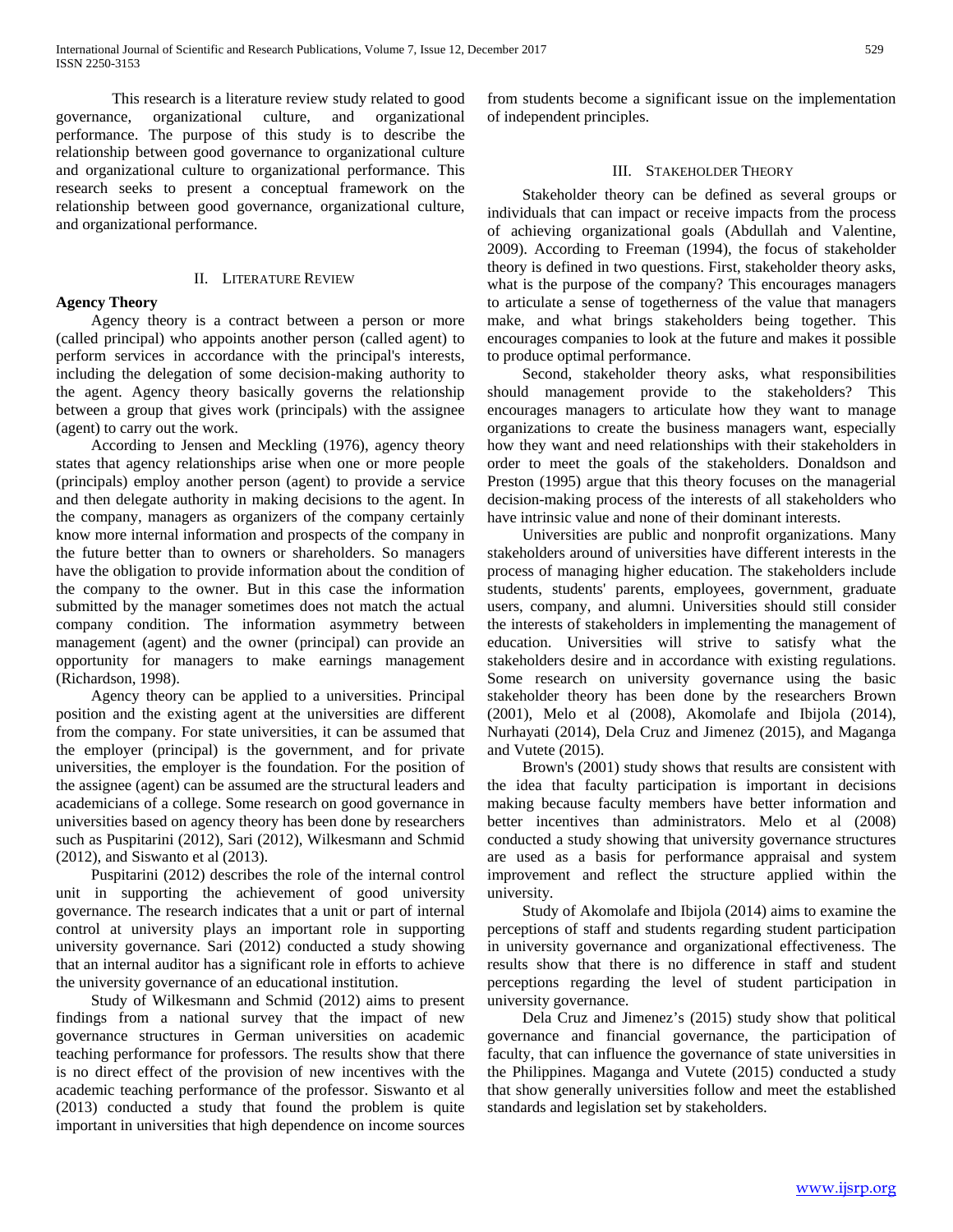#### IV. GOOD CORPORATE GOVERNANCE (GCG) IN INDONESIA

 Forming of principles in GCG was first undertaken by National Committee on Governance Policy in 2001 which was later renewed in 2006. Based on GCG principles, the government strives to develop principles of education management and implementation. The government issued Government Regulations no. 66/2010 and Act no. 12/2012. The differences and similarities of GCG principles and principles of education are as follows:

| Table 1. GCG Principles and Educational Implementation |  |  |  |  |
|--------------------------------------------------------|--|--|--|--|
| <b>Principles</b>                                      |  |  |  |  |

| <b>GCG</b> Principles |     | Government               | Act no. 12/2012          |
|-----------------------|-----|--------------------------|--------------------------|
|                       |     | Regulations<br>no.       |                          |
|                       |     | 66/2010                  |                          |
| Transparency          |     | Nonprofit                | Accountability           |
| Responsibility        |     | Accountability           | Transparency             |
| Accountability        |     | <b>Quality Assurance</b> | Nonprofit                |
| Independence          |     | Transparency             | <b>Quality Assurance</b> |
| Equality              | and | Fair access              | Effectiveness<br>and     |
| fairness              |     |                          | efficiency               |
|                       |     |                          |                          |
|                       |     |                          |                          |

Source: GCG Principles, Government Regulations no. 66/2010, Act no. 12/2012

 There is a major difference between GCG principles and the organize of education which is the nonprofit principle. In GCG principle there is no nonprofit principle as found in the principle of education implementation. Management of higher education has no main purpose to seek profit. The results of the fund management process for education are used for the development of human resources, facilities, and infrastructure of higher education. While in the company, the main purpose of the company's operations is to seek profit.

 Another difference between the principles of GCG and the principle of the implementation of education is the principle of quality assurance. In the principle of GCG there is no quality assurance principle as found in the principle of education implementation. Educational institutions, especially universities, are institutions that create and produce graduates who are expected to have good competence and quality. To produce graduates who have good quality, it takes the learning process, curriculum, lecturers, facilities and infrastructure quality and standards that have been determined. Thus, in the education process there should be a quality assurance that the graduates produced will be in accordance with the standards and have a good quality.

#### V. GOOD GOVERNANCE OF HIGHER EDUCATION IN **INDONESIA**

 According to Merchant and Stede (2012, p.603), an organization's governance refers to a set of mechanisms and processes that help ensure that organizations are directed and managed to create value for their owners and simultaneously fulfill responsibilities to other shareholders (eg employees,

suppliers , and society). Organizational governance systems are complex and how various governance mechanisms interact with each other, and with the characteristics of situations when they operate to deliver good (or bad) results, are not always well understood.

Good governance also applies to higher education. Good university governance reflects the success of universities that produce qualified graduates who are ready to compete in the global world. For that, it takes hard work and high discipline in educating, and teach the cultural values and association of global society.

 In article 19 of Act no. 20/2003 states that higher education is organized with an open system. Open system has definition that the work program and the implementation of higher education can be known by the stakeholders, especially students so that work programs and systems in the university there is nothing to hide. The open also applies to the financial usage obtained by the college. In article 24 states that universities have autonomy to manage and organize educational activities that include teach, scientific research, and community service. With the authority of autonomy, the universities are free to organize the activities and finances that exist within the organization, so that necessary supervision and control that supports the creation of good university governance.

 Based on table 1, there is a principle difference in PP no. 66/2010 with Act no. 12/2012. In the Government Regulations no. 66/2010, there is a principle of fair access which has the understanding of providing formal education services to prospective students and students. In Act no. 12/2012, that principle is replaced with the efficiency and effectiveness principles. Understanding efficiency and effectiveness is that the use of resources obtained by the college should be right on target and does not occur waste. Universities can find their own sources of funding, self-reliance, autonomy, which comes from outside the admission of student. These funds can be obtained from the government (eg research grants and non-research), donors, foundations, collaboration with institutions or companies within the country and abroad. Funds obtained should be used in accordance with the objectives of the implementation of education, development of targeted resources. Also not used arbitrarily resulting in waste or for personal or group interests.

 Act no. 12/2012 about Higher Education can be used as a guide to state that a university has fulfilled good governance. Article to be used as a reference that is article 63 which states the principles in the management of universities autonomously. The principles are as follows:

#### 1. Accountability Principle

 Understanding accountability is the commitment of universities to report for all activities undertaken in the process of organizing education to stakeholders. To support the accountability of universities, it is necessary to clarify the mission and objectives of universities in line with the mandate of the government. The process of management and organization of higher education should also be supported by the permission of university establishment and the implementation of the study programme.

 Universities have stakeholders who have their own interests. Students want a quality education, employees want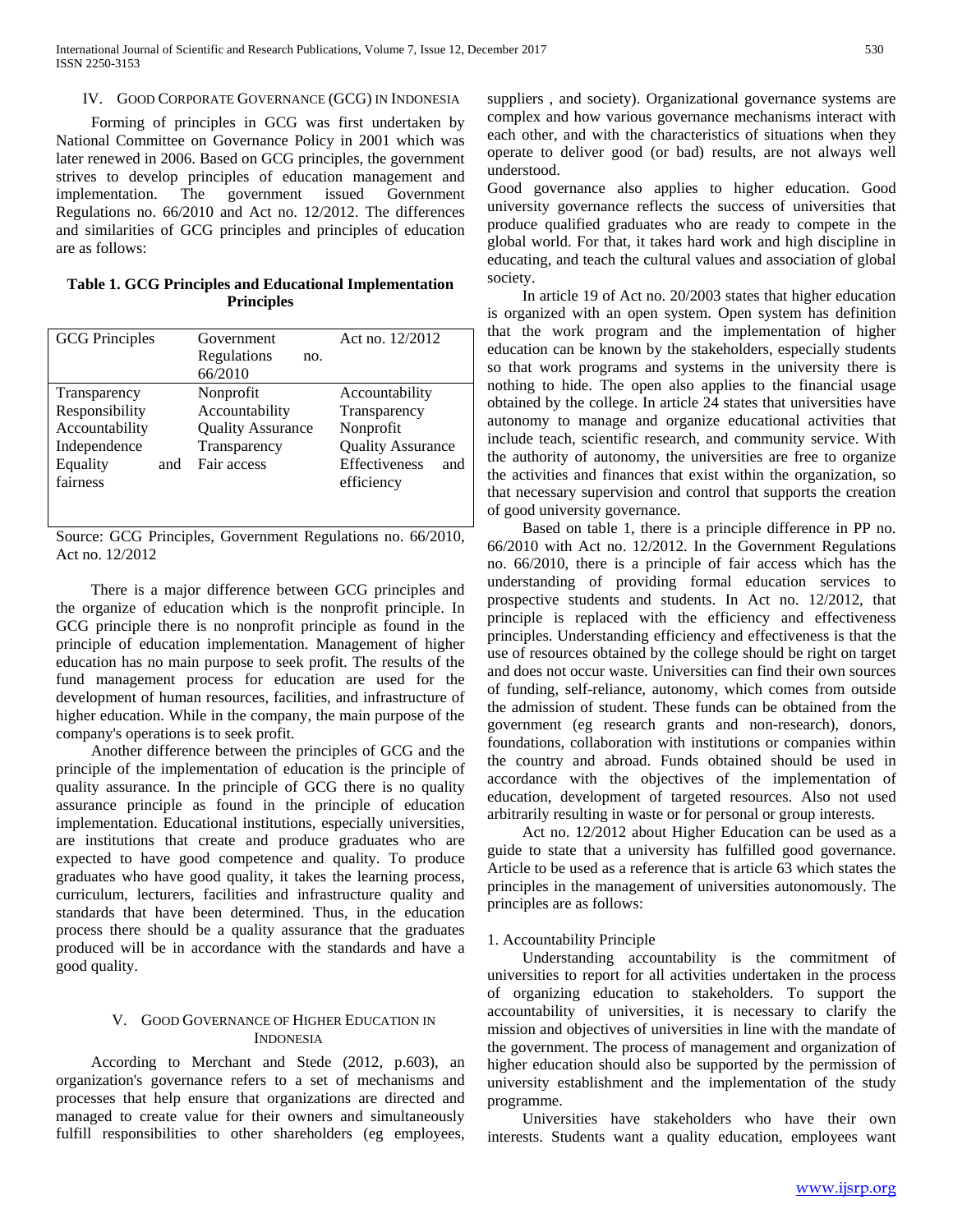conducive conditions in the activities of service to students, the business environment wants graduates who are well educated, the government wants the implementation of education, which includes *tridharma*, can run well (Gillies, 2011). Given these various interests, then universities' leaders should be able to consider the various interests in decision making so that stakeholders know with certainty the purpose and the process of making a decision.

# 2. Transparency Principle

 Understanding transparency is openness of relevant information about the activities and processes of the implementation of education in a timely and accurate to stakeholders. To support the transparency of universities, it is necessary to apply checks and balances mechanism and to avoid conflict of interest and multiple positions. Organizational structure, Academic Senate universities and faculty can control the activities and work programs of the rector and dean.

 Universities in Indonesia have great autonomy in organizing the educational process (Saint, 2009). According to Gillies (2011), the autonomy of a college may include recruitment and promotion of employees at all levels and sections, approving the opening of new study programs or institutes / departments, conducting and selecting research activities, and determining direction, vision, mission and policy College. With high autonomy in the university, the activities and the implementation process is determined and decided by the leaders of the universities concerned. Whatever activities and work programs undertaken by universities / colleges, should be communicated openly so that transparency principles in universities can be achieved.

# 3. Nonprofit Principle

 Non-profit is the implementation of education is not intended to seek profits so that funds obtained are used to improve service quality and development of infrastructure facilities so as to support the establishment of qualified graduates. Another understanding is that all remaining budget activities should not be distributed, should be reinvested for quality improvement and higher education development.

 Universities are institutions engaged in services in order to form an educated graduate. Both state and private universities each have autonomy to manage their finances. State universities is responsible to the government, while the private universities is responsible to the foundation. Hope is that both universities do not justify any means to seek funds and profits only solely motivation from certain parties for their interests. Management of funds obtained by universities should still pay attention to the interests of various stakeholders that exist around the college.

## 4. Quality Assurance Principle

 Understanding quality assurance is the activities, work programs and services of universities implemented by meeting / exceeding national standards and continuously strive to improve the quality of education services. To support the quality assurance of universities, then established Internal Quality Assurance System and external in the form of accreditation of study program and accreditation institution. Other supporting activities include lecturer profession certification, student feedback, graduate study tracer, and user survey.

 Universities are institutions in the field of services that produce qualified and educated graduates. That's what all parties expect. The process of management and implementation of education is guided by the predetermined standard of education so that the graduates produced have the standard quality according to the expectations of the stakeholders. The end result of the process of education is graduated quality and in accordance with the standards. For that, it takes the cooperation of all parties within the university. Not just the task of educators, but all parties in service delivery also play a role in quality assurance.

## 5. Effectiveness and Efficiency Principle

 Understanding the effectiveness and efficiency is the activities and work programs of universities that use various resources strived to be on target and does not occur waste. In the organization of education, universities need resources and funds to be able to provide optimal service. Funds obtained can come from the admissions of students, government, foundations, institutions / companies, and donors. Universities have the autonomy and independence to obtain these funds. Funds obtained should be used as well as possible to support quality education process.

 Research on university governance has often been done. In America, research on university governance has been done since the 1970's (Sceifor and Wheeler, 1970; Deegan and Mortimer, 1970). Research in Indonesia related to the variable of university governance principle has been done by several researchers. Hatmodjosoewito (2010) conducts research on the relationship of transparency with employee performance in universities. Harjono Muljo et al (2014) conducted a study using eight principles of good governance that are not guided by the law. Muhi (2012) and Soegiono and Sebastian (2012) conducted a study using the five principles of good corporate governance applied and elaborated on the universities. Nurhayati (2014) conducted a study using the autonomy and accountability variables associated with the managerial performance of universities. Research on good governance of universities in Indonesia no one uses the five principles based on Act no. 12/2012 as a measure of good governance. This encourages me to use good governance measurements according to these five principles in subsequent research.

#### VI. HIGHER EDUCATION PERFORMANCE

 Public organizations are organizations established with the aim of providing services to the public. This causes the public organization to be measured by its effectiveness and efficiency in providing services to the public. Although public organizations are not for profit, the organization is made up of interrelated units that share the same mission of serving the community.

 Performance measurement is defined by Neely (2005) as the process of quantifying the efficiency and effectiveness of action. Performance measurement requires alignment with the organization's mission, policies, and objectives (Kaplan and Norton, 2004). Universities help to improve the nation's knowledge base and play an important role in shaping the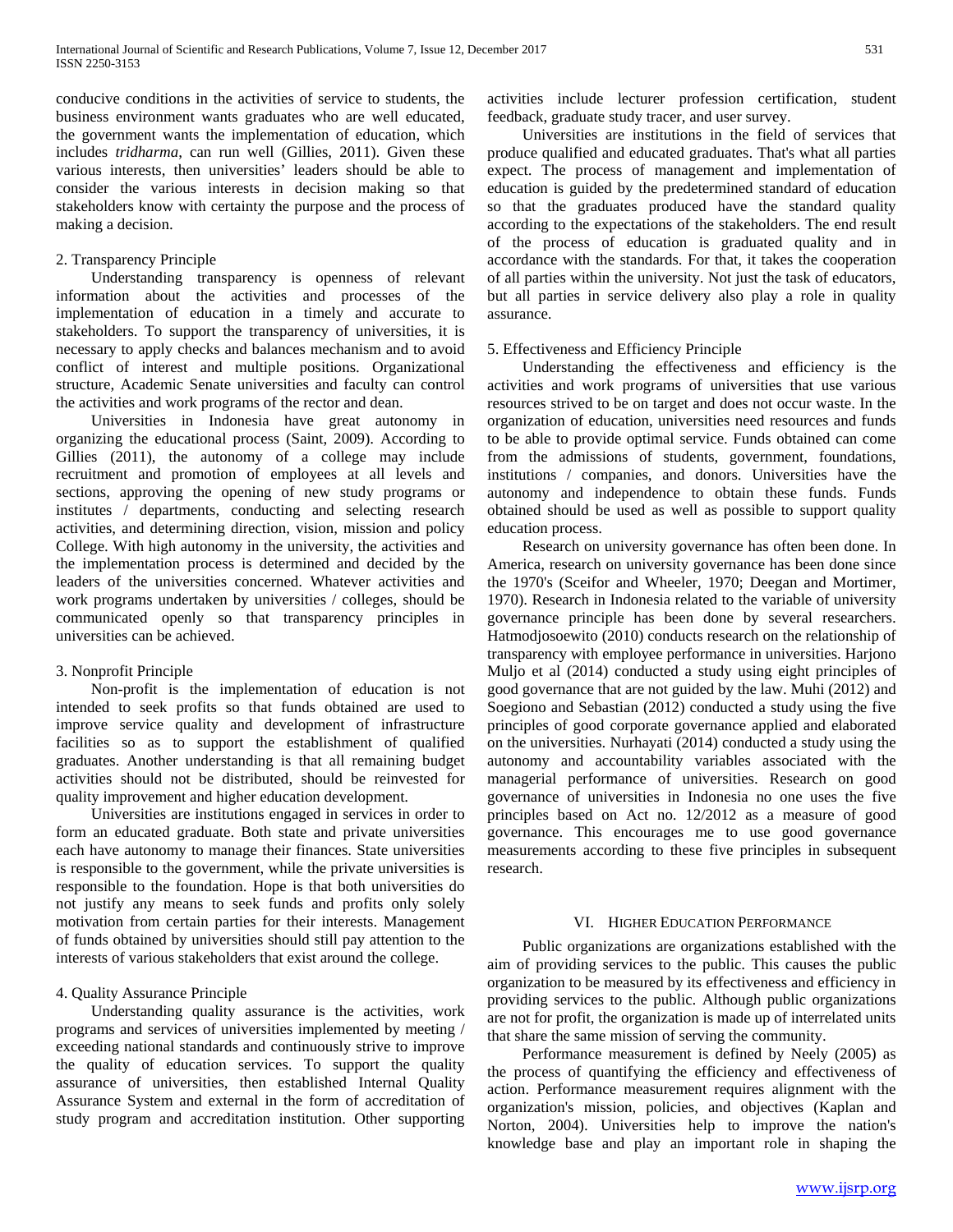nation's future. Universities need strategic planning. Strategic planning describes the direction from the present position to the desired position in the future that is translated into its vision. Colleges are now facing a competitive market. It has implications for the utilization of its resources in order to attract market interest.

 Performance measurement is defined by Otley (1999) as a financial or non-financial measure used at various levels within an organization to evaluate success in achieving their goals, key success factors, strategy and planning. The purpose of performance measurement is to meet the expectations of stakeholders through measurable quantitative results. In general, the measurement of organizational performance is measured using financial indicators. To complement the measurement of financial performance, non-financial measurements have been developed to assess the non-quantitative aspects of the organization's activities.

 Research on the performance of universities has been conducted by several researchers. Study of Philippe et al (2010) shows the result that when state universities receive substantial funds, they generate more patents if they are more autonomous and gain competition from private universities. Brown's research (2001) uses a university performance variable proxied into the university ranking variables and funds held by the faculty.

 Melo et al (2008) states that although students lack the power in decision making, but students are customers in the system of higher education. They pay a fortune to get results commensurate with costs incurred. Students are often invited to university meetings and seek advice from them. Festo and Nkote (2013) conducted a study showing the result that organizational governance variables negatively impacted financial performance when policy and decision making were significant predictors of financial performance. Dela Cruz and Jimenez (2015) use the dependent variable that is performance measured using quality and relevance, research capability and output, services to the community, and management of resources.

#### VII. ORGANIZATIONAL CULTURE

 Hofstede (2011) puts the definition of culture as a collective programming that distinguishes members from one another in groups or categories / characteristics of one person to another. Culture is the result of complex and partially influenced group learning processes by the behavior of leaders (Schein, 2004, p.11). Culture is always associated with collective phenomena. In each group there are various individuals who have various characteristics or categories

 Organizational culture is a shared system and meaning shared by its members that distinguishes organizations from other organizations (Robbins and Judge, 2013: 512). Greenberg and Baron (2008: 544) state that organizational culture is a cognitive framework consisting of attitudes, values, norms of behavior and expectations shared by members of the organization. Hofstede (2011) states that organizational culture is an individual way of looking at what's happening within their organization. Organizational culture is in a work environment or practice within the organization.

 Organizational culture within a company is certainly different from the organizational culture owned by other companies. This is because in the culture of the organization reflects the personality or characteristics that distinguish the organization with other organizations. These characteristics can be in the form of visible things such as organizational rules or can also be things that are not visible as the mindset of the organization. These characteristics directly describe the organizational culture.

 The culture that the leader creates is vital. Organizational culture is used not to win awards or make employees satisfied, but to drive the results of business and achieve maximum performance (Williamson, 2012). Research and observers have recognized that organizational culture has a strong impact on the organization's long-term performance and effectiveness (Cameron and Quinn, 2006, p.5). Organizational culture has become an area for researchers and organizers of organizational concepts to be able to provide guidance and direction for managers who seek ways to improve the effectiveness of their organizations.

 Based on some argument of organizational culture according to some experts above, it can be concluded that organizational culture is anything that contains values, symbols, rituals, attitudes, and some practices within organizations that are shared by members of the organization as a guide to action which then affects the way work and behave from members of the organization. Organizational culture shows a certain identity how the organization works according to the value held so that organizational culture can distinguish one organization with other organizations.

 Research on culture has been done by many experts. One instrument used as a cultural dimension is the cultural dimension proposed by Hofstede (Hofstede, 1980, 1983, 1984). The cultural dimension conveyed by Hofstede is a national culture. At first, Hofstede conveys four dimensions of national culture. Then in 1988, Hofstede conducted a study with Michael Harris Bond a psychologist and added a dimension of national culture. Then in 2010, Hofstede conducted research with his son and Michael Minkov and added a dimension of national culture. Thus, there are six dimensions of national culture proposed by Hofstede. The six national cultures are (Hofstede, 2011):

- 1. Power distance, related to the distance from human inequality
- 2. Uncertainty avoidance, related to the level of stress in society in the face of the unknown future
- 3. Individualism versus collectivism, associated with the integration of individuals into groups
- 4. Masculinity versus femininity, related to the emotional role between women and men
- 5. Long term versus short term orientation, relating to the choice of focus on human endeavor: the future or the present or the past
- 6. Indulgence versus restraint, relating to satisfaction versus controlling the basic human desires in enjoying life.

 These six dimensions of national culture are often used by researchers to view organizational culture. Meanwhile, in 1990, Hofstede undertook research to expose the organizational culture dimension.

 Study of Hofstede et al (1990) aims to identifying organizational culture dimensions using 20 units of work from 10

[www.ijsrp.org](http://ijsrp.org/)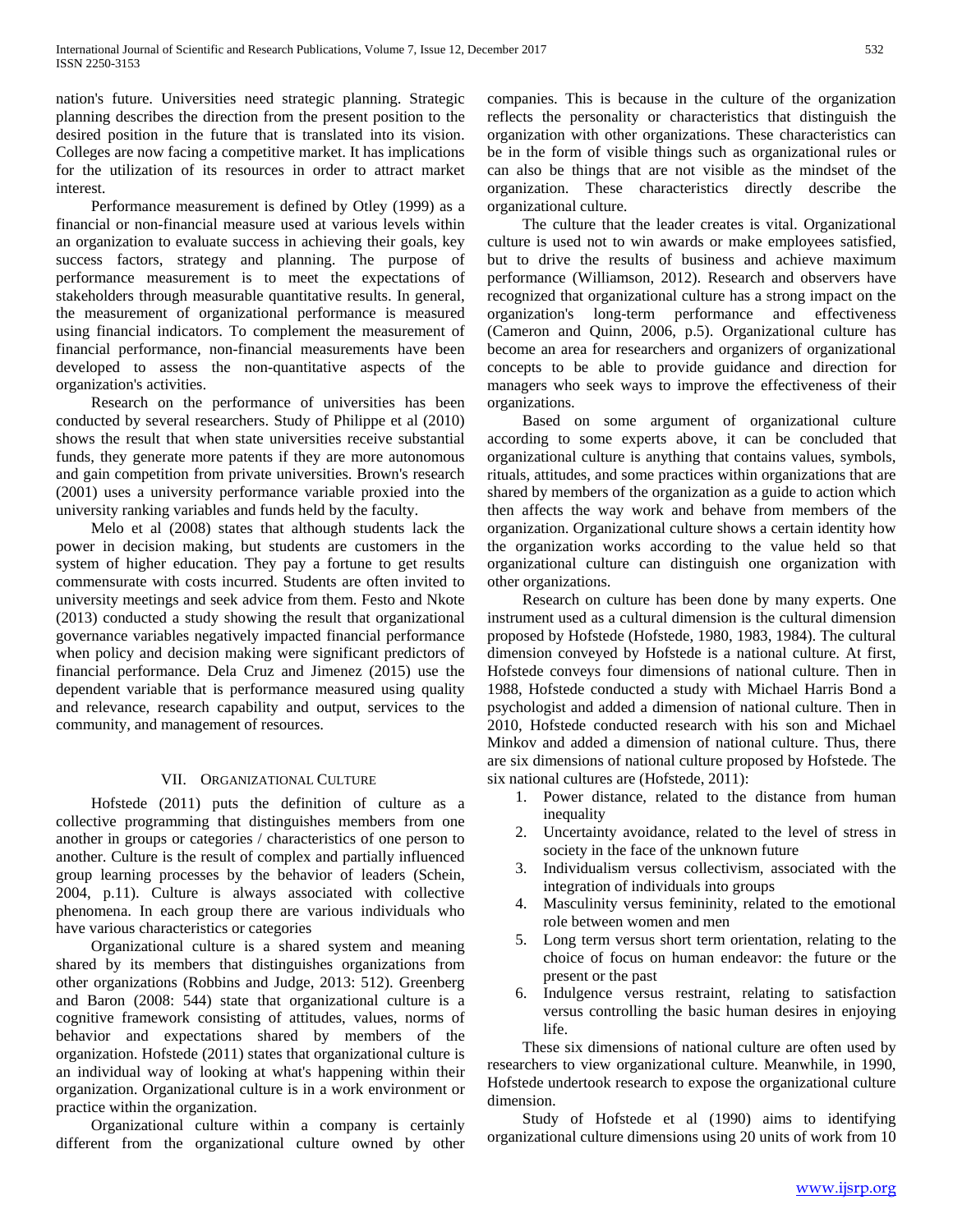different organizations in Danish and Dutch countries. Six organizational cultures according to Hofstede (1990, 2011) are:

1. Process-oriented versus results-oriented

 Process-oriented is dominated by technical and routine, while results-oriented are related to outcomes. In processoriented, there are different perceptions between the levels of the units. In results-oriented, each individual accepts the organization's existing practice on existing perceptions.

2. Job-oriented versus employee-oriented

Job-oriented deals with responsibility for job performance and employee duties only, whereas employee-oriented deals with responsibility for welfare and all aspects related to employees, not just on the job alone.

3. Professional versus parochial

Professionals deal with that employees are identified in accordance with what their profession dictates, whereas parochials are related to that employees have the identity of the organization they work for.

4. Open systems versus closed systems

This dimension relates to the internal and external communication styles that are open or closed.

5. Tight versus loose control

This dimension relates to the degree of formality and timeliness in the organization.

6. Pragmatic versus normative

This dimension describes the prevailing way in the environment around the organization, especially with customers. Pragmatic has a more flexible sense, while normative has a more rigid understanding. This dimension measures the level of customer orientation.

# VIII. GOOD GOVERNANCE AND ORGANIZATIONAL CULTURE

 An understanding of the relationship between good governance and organizational culture has not been widely shared by researchers. Researchers are more likely to examine the relationship between culture and good governance. In the conceptual framework of this study, I want to explain that there is a relationship between good governance and organizational culture. The concept of thinking has also underpinned some of the opinions and research that have been done before.

 Director of the Directorate of Institutional and Cooperation of Directorate General of Higher Education, Hermawan Kresno Dipojono, said to build a good academic culture in a university requires a not instant process. One of the conditions required to achieve this is good governance of universities (www.dikti.go.id).

The Indonesia Corporate Governance Manual First Edition states (2014, 97):

- a. To realize a moral attitude in running a business, companies must formulate business ethics that has been agreed by the organization and all employees. The ongoing implementation of business ethics is a corporate culture that is a manifestation of company values.
- b. The ongoing implementation of corporate values and business ethics will support the creation of corporate culture.

 From these statements, it can be seen that business ethics or corporate values that result from the governance of an organization will have an impact in the creation of an organizational culture. It is expected that good and continuous business ethics and corporate values will shape a good organizational culture as well.

 Sopper (2014) conducted research with the aim of providing a better understanding of the logical structure of governance and cultural relationships. The results of this study introduce a comprehensive approach that combines governance and organizational culture into one analysis. The analysis is known as The Culture-Based Governance Analysis. Governance analyzes existing structures in the environment including their quality and intensity, while the culture is used to analyze the underlying mindsets and ideas of the stakeholders involved.

Study of Popadak (2016) aims to demonstrate the importance of organizational culture as a source of long-term sustainability of organizational values. The researchers also described a balanced relationship between governance and culture. This is because the behavior patterns implicitly employed by employees can be reinforced by corporate governance standards that are at this point a critical point in finding their balance equally appropriately. The results of this study indicate that investors need to consider the balance of governance and culture with caution if the goal is the creation of long-term value is sustainable. Strong and good governance is not always the best solution for corporate flaws. Another factor to consider is the culture within the organization.

# IX. ORGANIZATIONAL CULTURE AND ORGANIZATIONAL **PERFORMANCE**

 Denison (1984) is the first quantitative study that links between culture and performance. The results suggest that firms with higher positive perceptions in the work environment will have a better performance impact compared to lower positive perception firms. Denison and Mishra (1995) conducted a study that produced evidence of the existence of four cultural traits: involvement, consistency, adaptability, and mission. These four properties are positively related to performance measured by ROA and sales growth.

 Tierney (1988) states that culture influences decision making. Organizational culture reflects what it does, how to do it, and who does it. Understanding organizational culture will help administrators to resolve potential conflicts and manage change more effectively and efficiently. Marcoulides and Heck (1993) are using the latent variables of organizational culture are organizational structure and purpose, organizational values, task organization, climate, and individual values and beliefs. The results show that there is a relationship between organizational culture variables and organizational performance.

## X. CONCEPTUAL FRAMEWORK OF GOOD GOVERNANCE, ORGANIZATIONAL CULTURE, AND ORGANIZATIONAL **PERFORMANCE**

 Of all the studies described above, I attempts to propose a conceptual framework model that may be developed and proven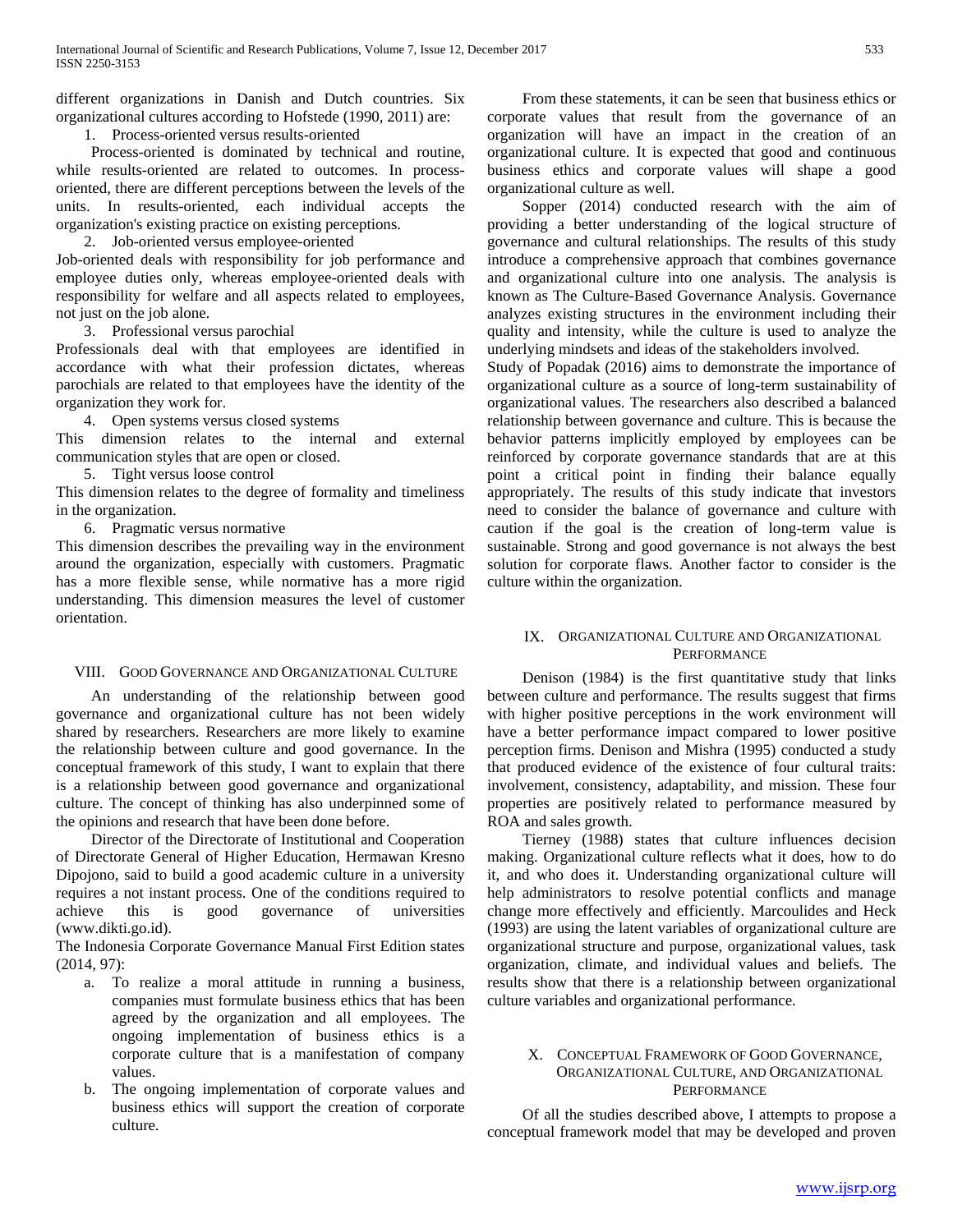by empirical research. The conceptual framework is described as follows:



**Figure 1. Conceptual Framework**

 From the picture above can be seen that good governance gives influence to organizational culture and organizational culture give influence to performance. In this literature study, the organization used as an object in the explanation of the framework is a university especially in Indonesia.

 Universities that have good quality are believed to provide qualified graduates. The quality of higher education can be seen from the academic quality and quality of administrative services. Related to the quality of administrative services there are two important aspects that need to be considered namely the aspects of management and culture applied in the college concerned. According to Antonius, Chief Product Officer of Jobplanet Indonesia, stated that aspects of management and culture of universities play a role in determining the quality of administrative services in universities (www.beritagar.id).

 The quality of higher education is important to support the students' selection. At present, prospective students can assess the quality of college from various sources. The quality of a college is not something that a university gained from the government or other outside parties. Universities must realize that the quality of higher education comes from the internal organization by considering the quality of lecturers to the learning system found in universities. Improving the quality of human resources must start from the quality of higher education. The organizational culture in the university is different from the organizational culture in the company. In the company, the relationship between management and staff is hierarchical. Culture that exist in college is collegial culture. The relationship between the rector, the dean, the head of the study program is collegial. In higher education, there is a leadership rotation. The Rector will one day become a regular faculty member and become a colleague. This is what makes college culture interesting to studied.

 Governance can have an impact on the formation of organizational culture. Good governance is expected to form a good organizational culture as well. Within higher education, governance and culture will support the creation of a college quality that will have an impact on the performance of universities. The quality of higher education is reflected in the quality of lecturers, good learning systems, the quality of graduates, research and publications undertaken, and administrative services. These things will directly support and support the performance of universities viewed from the financial and non financial aspects. Based on the existing research review literature, the opinions of experts, and the thinking of the researcher, a conceptual framework set forth above can be used as a basis for empirical research.

#### XI. CONCLUSION

 Organizational culture is an important thing to consider in supporting organizational performance. Organizational culture varies between organizations that are likely to have different performance impacts. Good governance is developed and implemented so that the governance in universities become wellcontrolled in accordance with Act no. 12/2012. Good governance and standardized will form a good organizational culture so as to realize the performance of a good college as well.

 The conceptual framework proposed by the researcher is based on literature review, expert opinion, and thought of the previous researchers. This conceptual framework will become strong and become a new theory with empirical research to prove it. It is a task for researchers and me to prove it. I hope that the results of this exposure can be a guide for further research.

#### ACKNOWLEDGEMENTS

 I would like to thank the Ministry of Research, Technology and Higher Education who has given the trust of grants who are very helpful me in taking the study in Doctoral Program of Accounting Science Faculty of Economics and Business of Airlangga University. The grant decision is in accordance with the Decision Letter of the Director General of Research and Development No. 01/E/KPT/2017 dated January 6, 2017 about the Acceptance of Research Funding and Community Service 2017.

#### **REFERENCES**

- [1] Abdullah, H., & Valentine, B. (2009). Fundamental and ethics theories of corporate governance. *Middle Eastern Finance and Economics, 4*(4), 88-96.
- [2] Act no. 20/2003 about National Education Systems.
- [3] Act no. 12/2012 about Higher Education.
- [4] Akomolafe, C., & Ibijola, E. (2014). Staff and Students' Perception of Students' Participation in University Governance in Ekiti and Ondo States, Nigeria. *International Journal of Learning and Development, 4*(2), Pages 73-81.
- [5] Brown, W. O. (2001). Faculty participation in university governance and the effects on university performance. *Journal of Economic Behavior & Organization, 44*(2), 129-143.
- [6] Dela Cruz, M. M., & Jimenez, J. M. (2015). Toward a Participatory University Governance: Model for State Universities and Colleges in the Philippines. *Asian Journal of Educational Research, 3*(1), 26-42.
- [7] Denison, D. R. (1984). Bringing corporate culture to the bottom line. *Organizational dynamics, 13*(2), 5-22.
- [8] Denison, D. R., & Mishra, A. K. (1995). Toward a theory of organizational culture and effectiveness. *Organization science, 6*(2), 204-223.